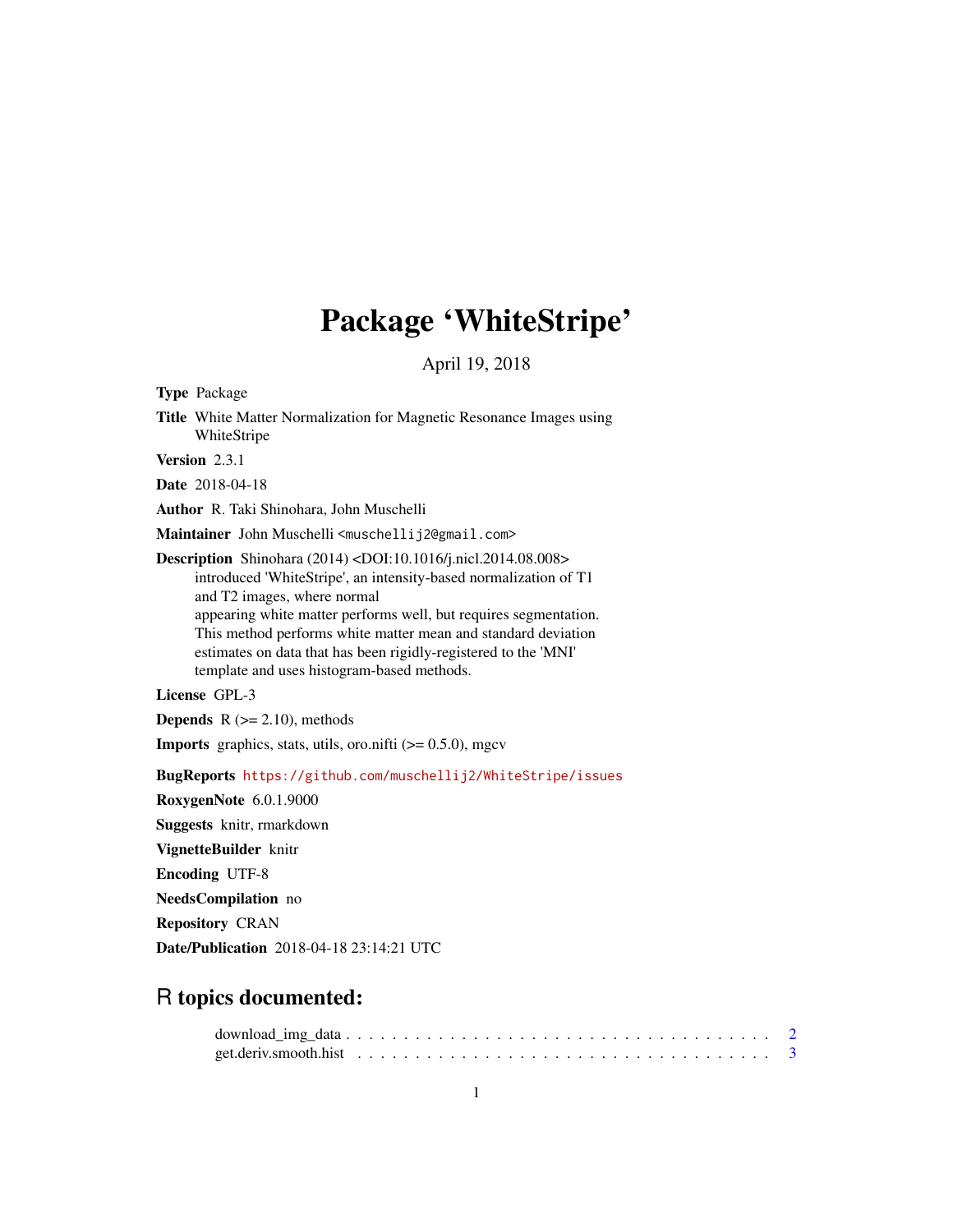<span id="page-1-0"></span>

| make img voi $\dots \dots \dots \dots \dots \dots \dots \dots \dots \dots \dots \dots \dots \dots \dots \dots$ |  |
|----------------------------------------------------------------------------------------------------------------|--|
|                                                                                                                |  |
|                                                                                                                |  |
|                                                                                                                |  |
|                                                                                                                |  |
|                                                                                                                |  |
|                                                                                                                |  |
|                                                                                                                |  |
| whitestripe norm $\ldots \ldots \ldots \ldots \ldots \ldots \ldots \ldots \ldots \ldots \ldots \ldots$         |  |
|                                                                                                                |  |
|                                                                                                                |  |
|                                                                                                                |  |

#### **Index** [15](#page-14-0)

download\_img\_data *Download T1 and T2 data*

# Description

Download T1 and T2 data for Examples

# Usage

download\_img\_data(lib.loc = NULL)

# Arguments

lib.loc a character vector with path names of R libraries. Passed to [img\\_data](#page-0-0)

# Value

Logical indicator if the files were downloaded.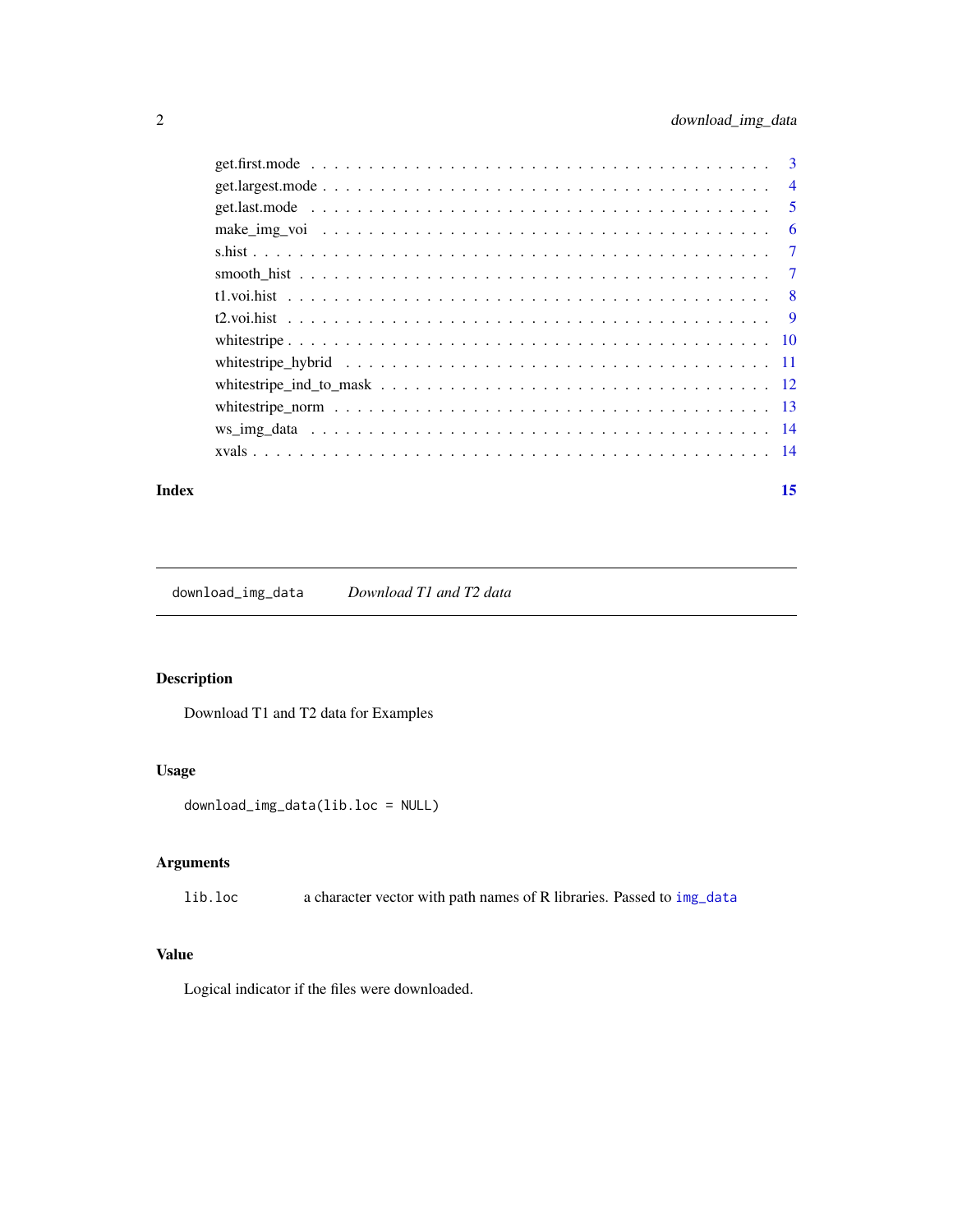<span id="page-2-0"></span>get.deriv.smooth.hist *Gets \$n^th\$ derivative of smoothed histogram*

# Description

This function outputs the nth derivative of a histogram smooth.

# Usage

```
get.deriv.smooth.hist(x, coefs, knots, deg = 4, deriv.deg = 1)
```
# Arguments

| X         | values from smooth hist                |
|-----------|----------------------------------------|
| coefs     | Coefficients from GAM from smooth hist |
| knots     | Number of knots fit for GAM            |
| deg       | Degree of polynomials                  |
| deriv.deg | The degree of the derivative.          |

#### Value

Derivative of smoothed histogram

# Examples

```
data(smoothed_histogram)
dy<-get.deriv.smooth.hist(xvals,
coefs=s.hist$coefs,
knots=s.hist$knots,
deg=s.hist$deg,
deriv.deg=1)
```
get.first.mode *Get First Peak*

# Description

This function grabs the first peak or shoulder.

# Usage

```
get.first.mode(x, y, rare.prop = 1/5, verbose = TRUE, remove.tail = TRUE,...)
```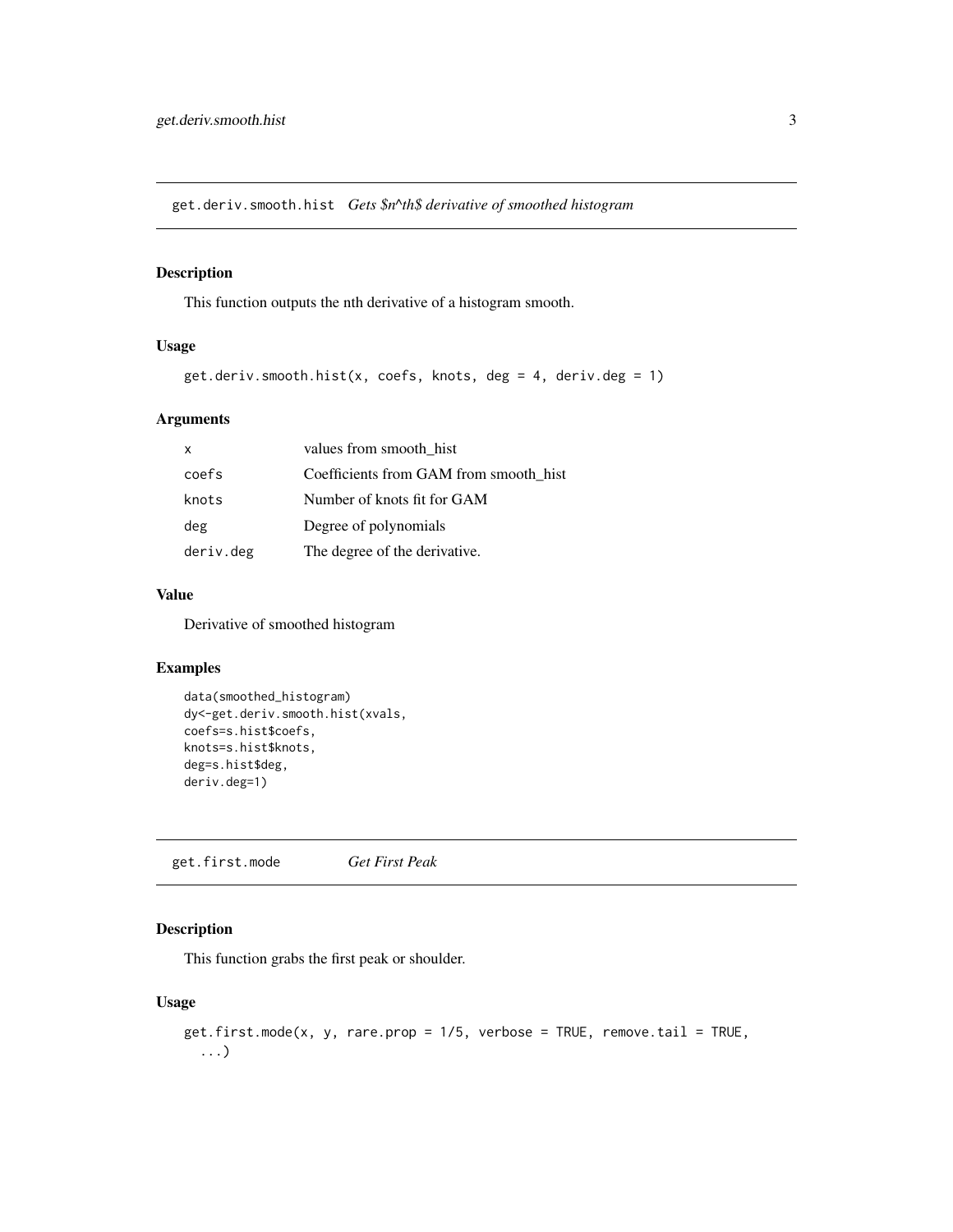# Arguments

|             | values of midpoints from hist                 |
|-------------|-----------------------------------------------|
|             | values of counts from hist                    |
| rare.prop   | Proportion used to remove rare intensity tail |
| verbose     | print diagnostic output                       |
| remove.tail | Remove rare intensity tail                    |
|             | arguments to be passed to smooth_hist         |

# Value

Value of x that is the first peak

# Examples

```
data(t1.voi.hist)
system.time({
y = t1.voi.hist$counts
x = t1.voi.hist$mids
x = x[!is.na(y)];
y = y[!is.na(y)]
# 20 used for speed of example
nawm_peak = get.first.mode(x, y, k=20)
plot(t1.voi.hist, border="red")
abline(v=nawm_peak)
})
```
get.largest.mode *Grab largest peak*

# Description

This function grabs the largest peak of the histogram

# Usage

```
getuargest.mode(x, y, verbose = TRUE, \ldots)
```
# Arguments

| x       | values of midpoints from hist         |
|---------|---------------------------------------|
| У       | values of counts from hist            |
| verbose | print diagnostic output               |
|         | arguments to be passed to smooth_hist |

<span id="page-3-0"></span>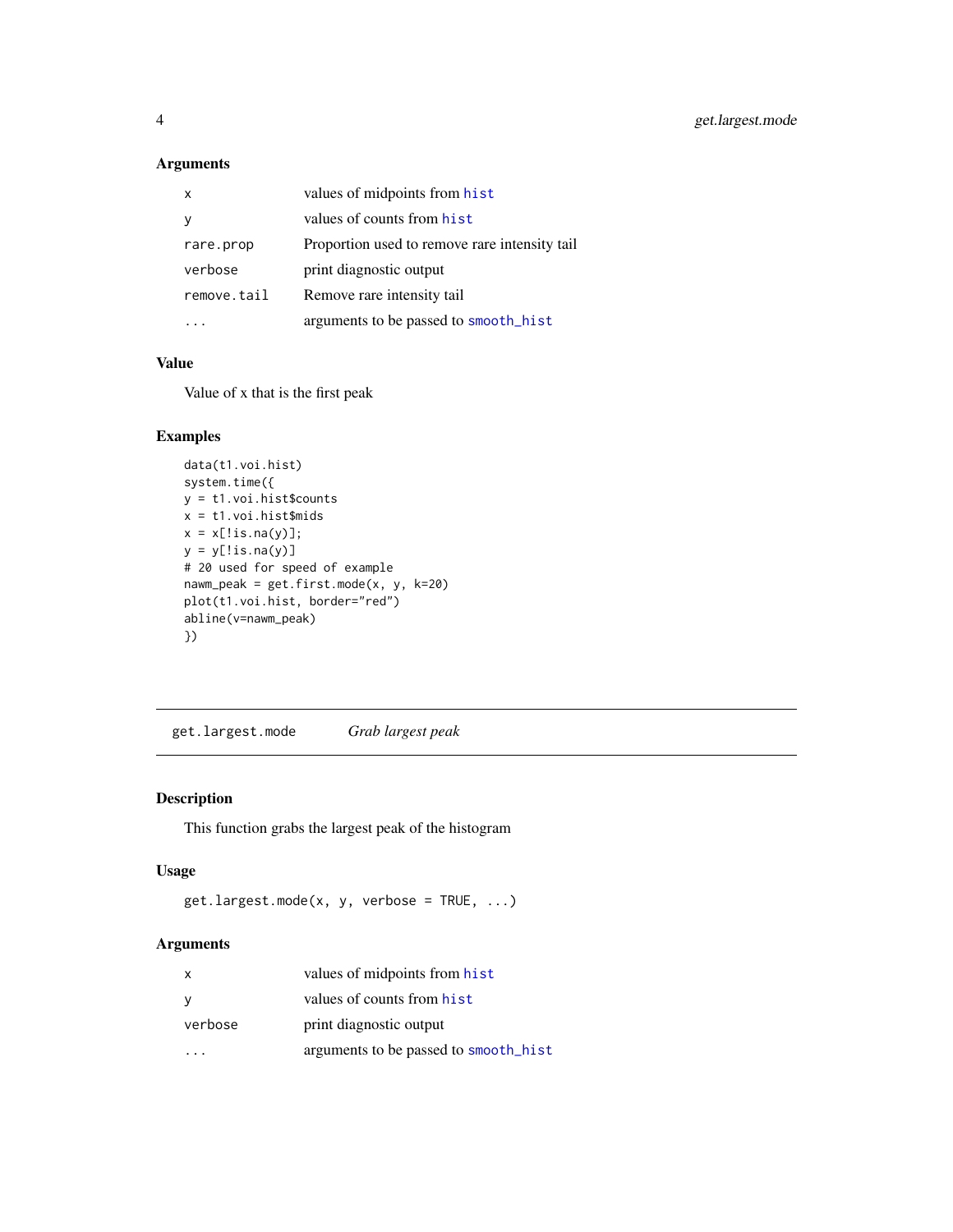# <span id="page-4-0"></span>get.last.mode 5

# Value

Value of x that is the largest peak

# Examples

```
data(t2.voi.hist)
system.time({
y = t2.voi.hist$counts
x = t2. voi. hist$mids
x = x[!is.na(y)];
y = y[!is.na(y)]
# 30 used for speed of example
nawm_peak = get.largest.mode(x, y, k=30)
plot(t2.voi.hist, border="red")
abline(v=nawm_peak)
})
```
<span id="page-4-1"></span>get.last.mode *Get Last Peak*

#### Description

This function grabs the last peak or shoulder.

# Usage

```
get.last.mode(x, y, rare.prop = 1/5, verbose = TRUE, remove.tail = TRUE,
  ...)
```
# Arguments

| $\times$    | values of midpoints from hist                 |
|-------------|-----------------------------------------------|
|             | values of counts from hist                    |
| rare.prop   | Proportion used to remove rare intensity tail |
| verbose     | print diagnostic output                       |
| remove.tail | Remove rare intensity tail                    |
|             | arguments to be passed to smooth_hist         |

# Value

Value of x that is the last peak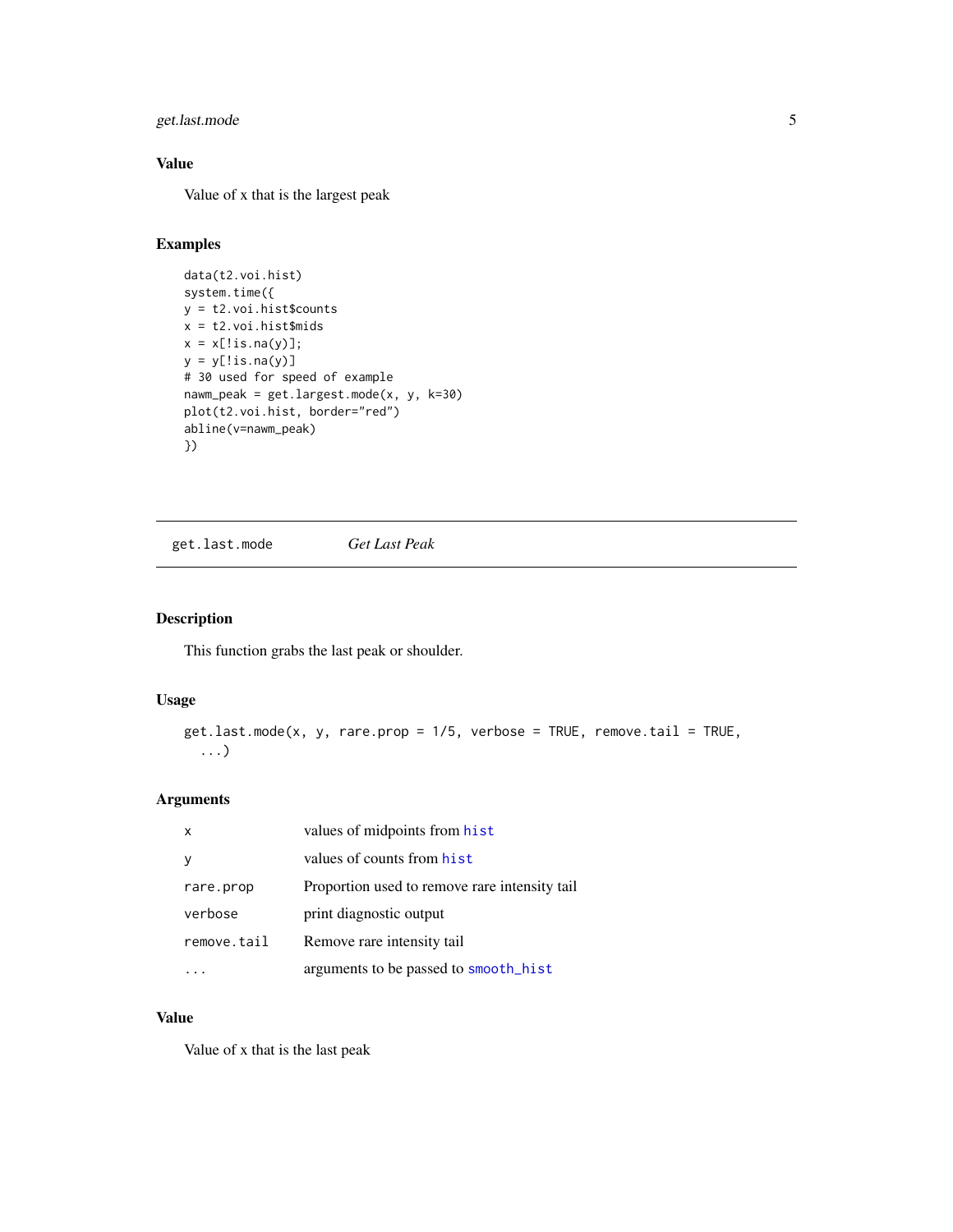# Examples

```
data(t1.voi.hist)
system.time({
y = t1.voi.hist$counts
x = t1. voi. hist$mids
x = x[:is.na(y)];y = y[!is.na(y)]
# 20 used for speed of example
nawm_peak = get.last.mode(x, y, k=20)
plot(t1.voi.hist, border="red")
abline(v=nawm_peak)
})
```
<span id="page-5-1"></span>make\_img\_voi *Make Image VOI*

# Description

Creates a VOI of Image for the specified slices

## Usage

```
make_img_voi(img, slices = 80:120, na.rm = TRUE, ...)
```
# Arguments

| img    | Image (T1 usually or T2). Array or object of class nifti |
|--------|----------------------------------------------------------|
| slices | Slices to take for the image voi                         |
| na.rm  | Remove NAs from mean. This is for double checking        |
|        | Arguments passed from other methods (not used)           |

# Value

VOI of image.

<span id="page-5-0"></span>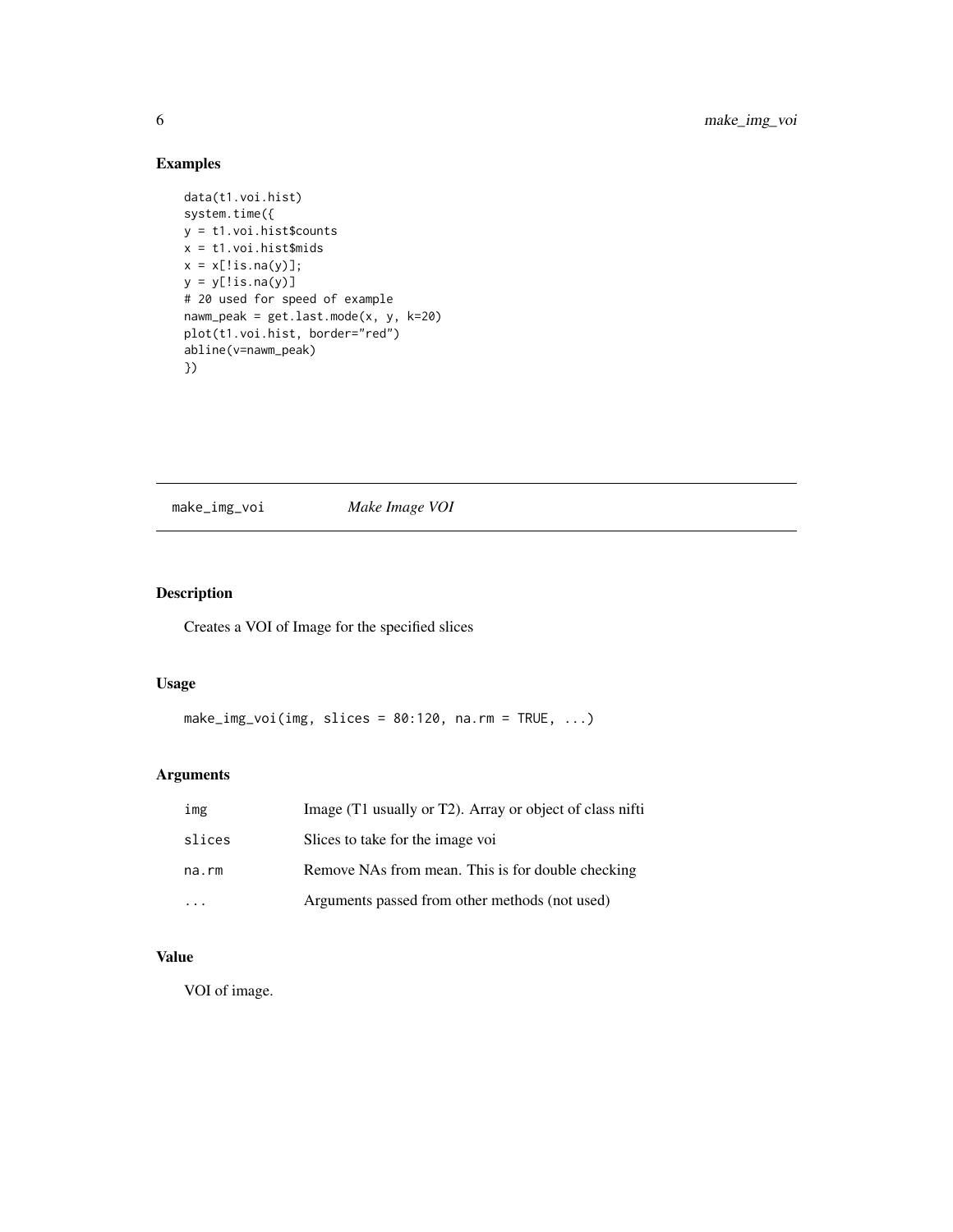<span id="page-6-0"></span>

# Description

Smoothed histogram of image

# Usage

s.hist

# Format

A GAM from mgcv for x and y from histograms

# Examples

```
## Not run:
data(t2.voi.hist)
y = t2.voi.hist$counts
x = t2.voi.hist$midsx = x[!is.na(y)];
y = y[!is.na(y)]
# 70 used for speed of example
s.hist = smooth_hist(x, y, k=70)
```
## End(Not run)

<span id="page-6-1"></span>smooth\_hist *Histogram smoothing for whitestripe*

# Description

Uses a generalized additive model (GAM) to smooth a histogram for whitestripe

# Usage

```
smooth_hist(x, y, deg = 4, k = floor(min(250, length(x)/2)),
 method = "REML", ...)
```
#### Arguments

| $\mathsf{x}$ | values of midpoints from hist |
|--------------|-------------------------------|
|              | values of counts from hist    |
| deg          | degree of polynomials used    |
|              | Number of knots               |
| method       | Method for smoothing for GAM  |
|              | Arguments passed to gam       |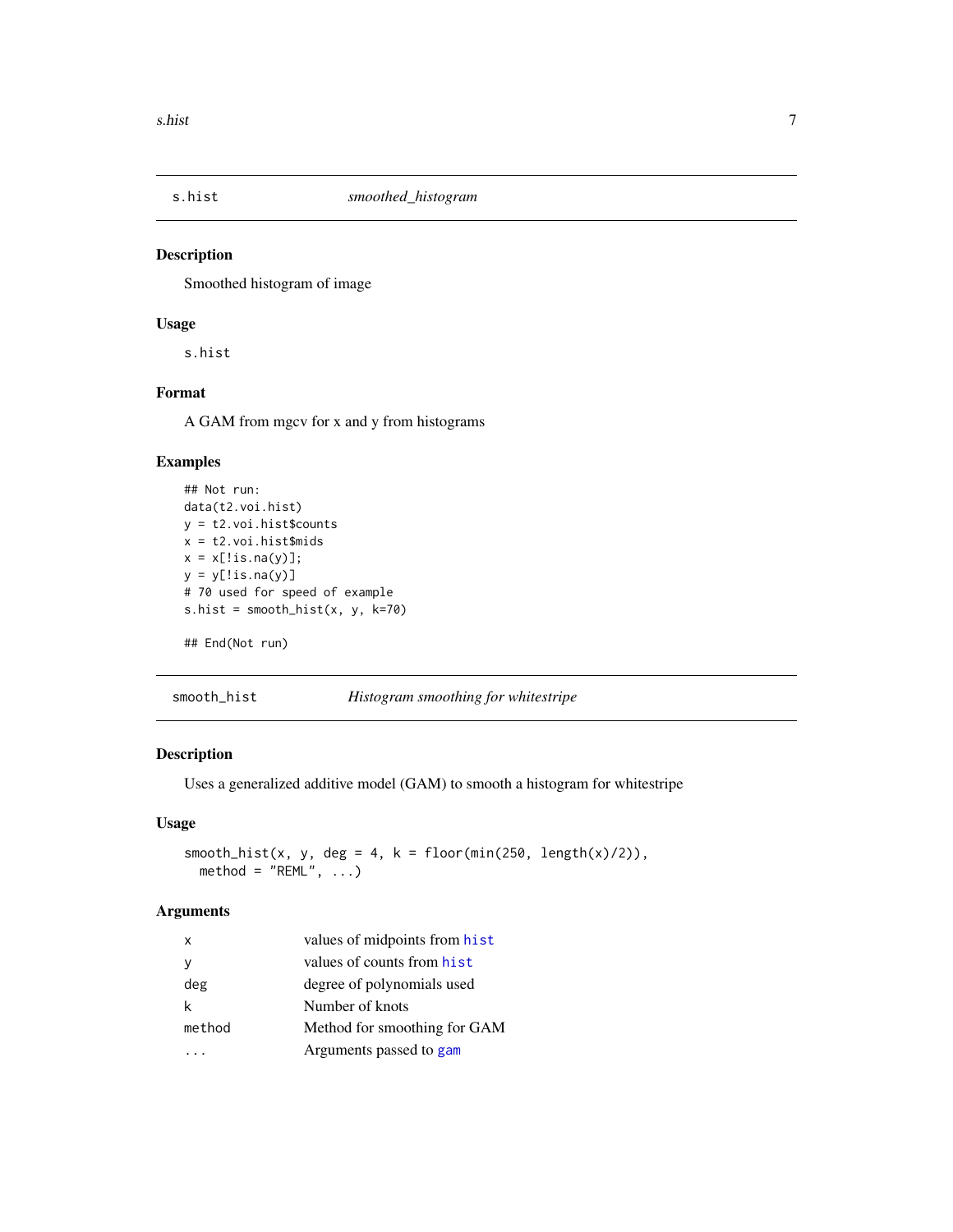#### <span id="page-7-0"></span>Value

List of objects: x and y coordinates of histogram, coefficients from GAM, fitted values from GAM, the GAM model, the knots fitted, and degrees of polynomials

#### See Also

[gam](#page-0-0)

# Examples

```
data(t2.voi.hist)
y = t2.voi.hist$counts
x = t2.voi.hist$mids
x = x[!is.na(y)];
y = y[!is.na(y)]
# 30 used for speed of example
s.hist = smooth_hist(x, y, k=30)plot(t2.voi.hist, border="red")
lines(s.hist)
```
t1.voi.hist *t1.voi.hist*

### Description

Histogram of VOI of T1 template image

#### Usage

t1.voi.hist

#### Format

A volume of interest histogram from a T1 image for smoothing

#### Examples

```
## Not run:
lib.loc = tempdir()if (download_img_data(lib.loc = lib.loc)){
t1 = readNIfTI(system.file("T1Strip.nii.gz", package="WhiteStripe",
lib.loc = lib.loc)t1.voi = make\_img\_voi(t1)any(is.na(t1.voi))
# FALSE
t1.voi.hist = hist(t1.voi,
breaks=2000,
plot=FALSE)
#save(t1.voi.hist, file="data/t1.voi.hist.rda", compress = TRUE,
```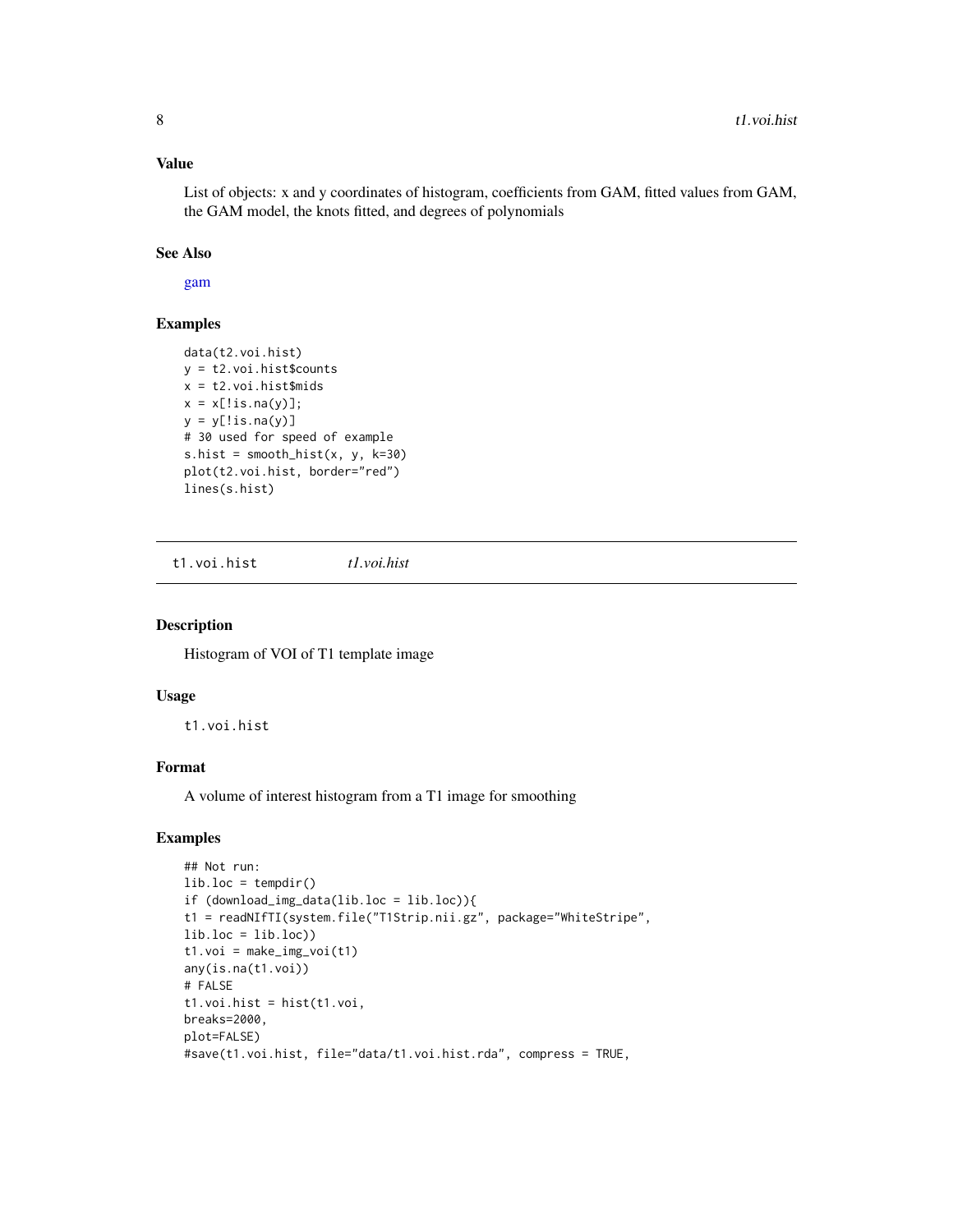#### <span id="page-8-0"></span> $t2.\text{voi.hist}$  9

```
# compression_level=9)
}
## End(Not run)
```
t2.voi.hist *t2.voi.hist*

# Description

Histogram of VOI of T2 template image

# Usage

t2.voi.hist

# Format

A histogram volume of interest from a T2 image for smoothing

# Examples

```
## Not run:
lib.loc = tempdir()if (download_img_data(lib.loc = lib.loc)){
t2 = readNIfTI(system.file("T2Strip.nii.gz", package="WhiteStripe",
lib.loc = lib.loc))
t2.voi = make\_img\_voi(t2)any(is.na(t2.voi))
# FALSE
t2.voi.hist = hist(t2.voi,
breaks=2000,
plot=FALSE)
#save(t2.voi.hist, file="data/t2.voi.hist.rda", compress = TRUE,
# compression_level=9)
}
```
## End(Not run)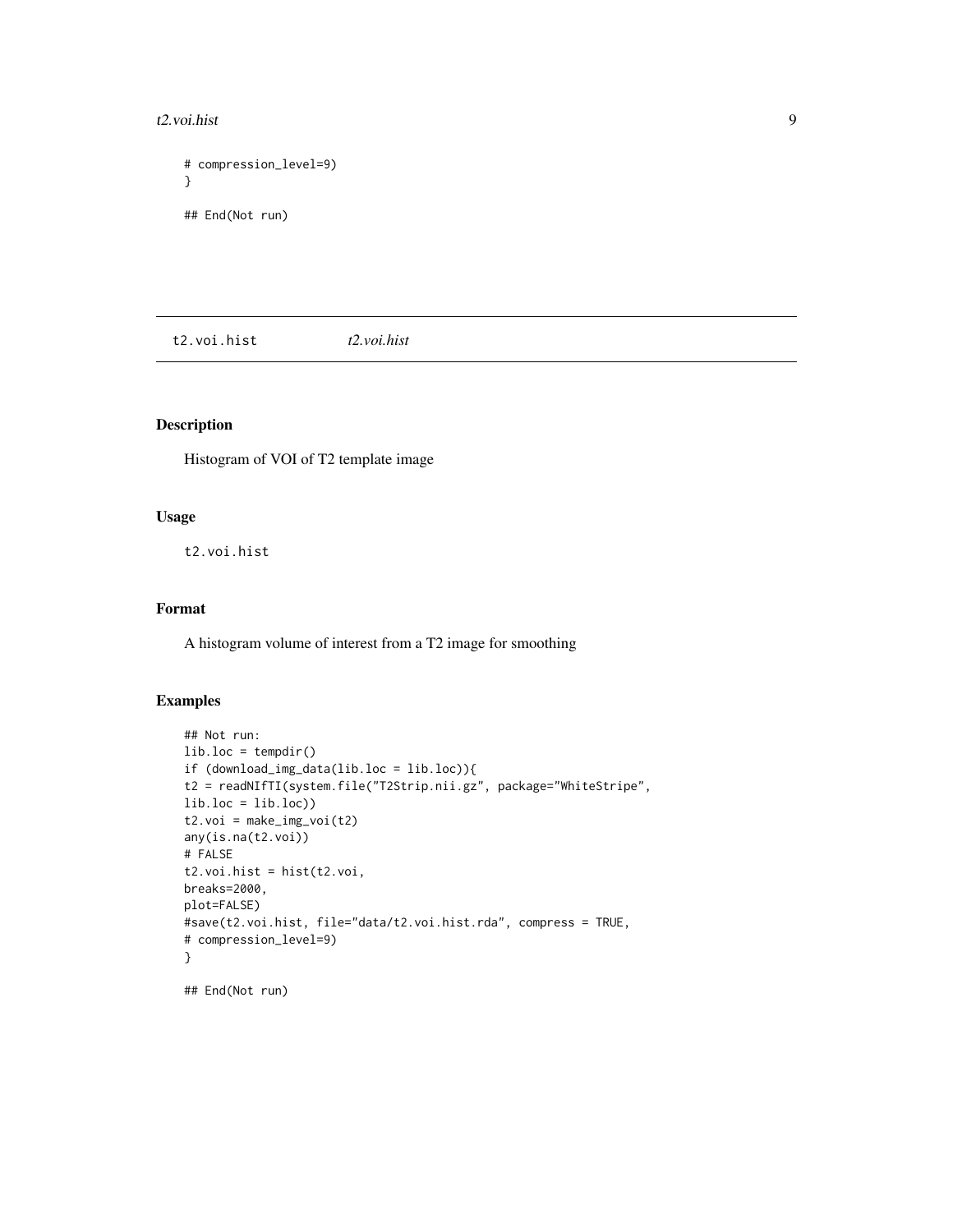<span id="page-9-1"></span><span id="page-9-0"></span>

#### Description

Returns the mean/sd of the whitestripe and indices for them on the image

#### Usage

```
whitestripe(img, type = c("T1", "T2", "FA", "MD", "first", "last", "largest"),
 breaks = 2000, whitestripe.width = 0.05,
 whitestripe.width.l = whitestripe.width,
 whitestripe.width.u = whitestripe.width, arr.ind = FALSE,
  verbose = TRUE, stripped = FALSE, slices = NULL, ...)
```
#### Arguments

| img                 | Image (T1, T2, FA, or MD). Array or object of class nifti                                          |
|---------------------|----------------------------------------------------------------------------------------------------|
| type                | T1, T2, FA, or MD image whitestripe                                                                |
| breaks              | Number of breaks passed to hist                                                                    |
| whitestripe.width   |                                                                                                    |
|                     | Radius of the white stripe                                                                         |
| whitestripe.width.l |                                                                                                    |
|                     | Lower Radius of the white stripe                                                                   |
| whitestripe.width.u |                                                                                                    |
|                     | Upper Radius of the white stripe                                                                   |
| arr.ind             | Whether indices should be array notation or not, passed to which                                   |
| verbose             | Print diagnostic information                                                                       |
| stripped            | Applying to skull-stripped image. NOTE: This does NOT do a subset of slices,<br>$as$ make_img_voi. |
| slices              | slices to use for make_img_voi if only a subset to estimate the distribution.                      |
| $\ddots$            | Arguments to be passed to get. last. mode                                                          |
|                     |                                                                                                    |

#### Details

This function takes in an image and computes a window of the distribution called the white stripe. If you wish to pass in values you have subset, such as single from a skull-stripped image, you can pass in img and set the class to img\_voi (class(img) = "img\_voi") and this will not rerun [make\\_img\\_voi](#page-5-1).

#### Value

List of indices of whitestripe, last mode of histogram, array/nifti of 0/1 corresponding to the mask, mean of whitestripe, standard deviation of whitestripe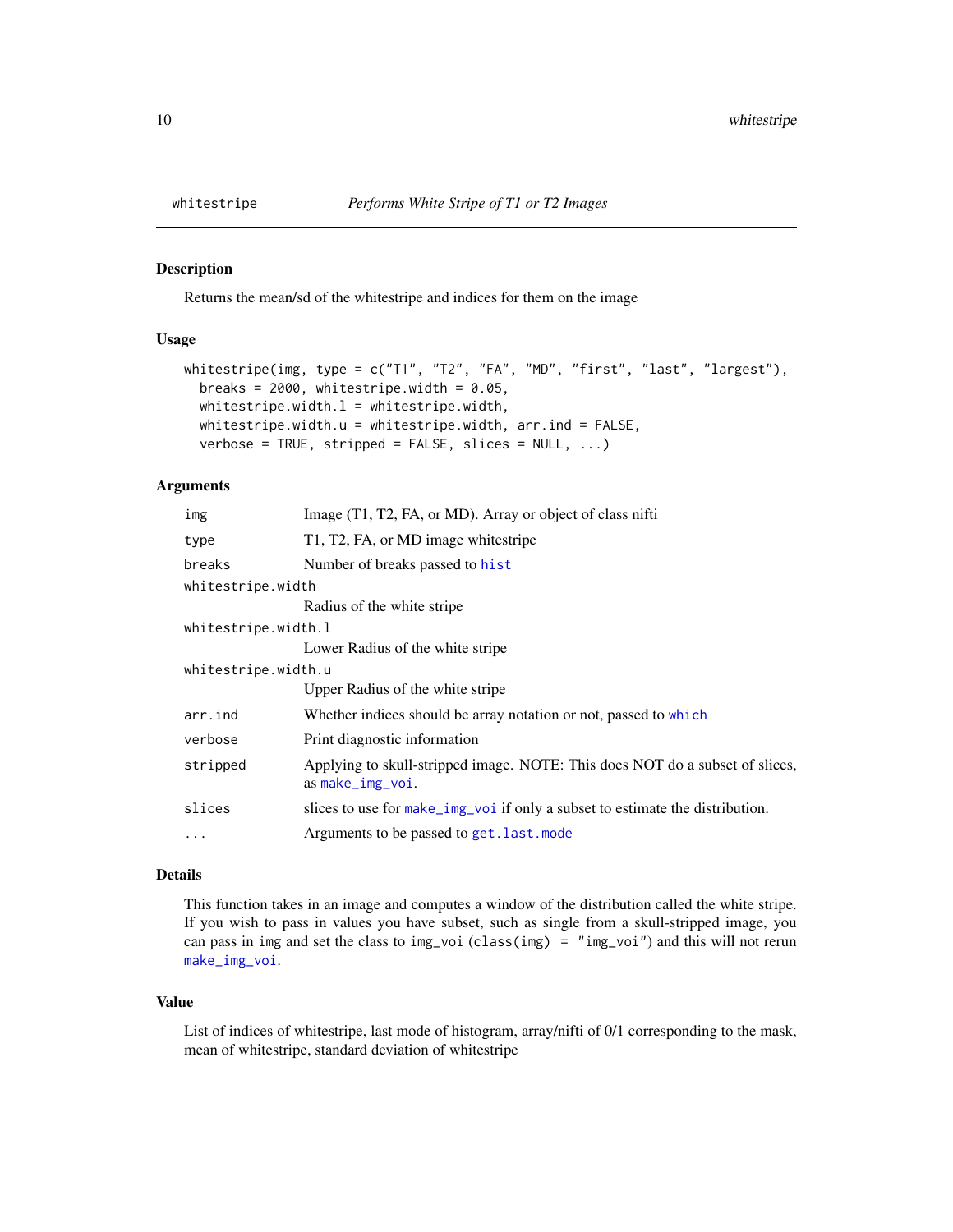# <span id="page-10-0"></span>whitestripe\_hybrid 11

#### Examples

```
## Not run:
library(WhiteStripe)
lib.loc = tempdir()
if (WhiteStripe::download_img_data(lib.loc = lib.loc)){
library(oro.nifti)
set.seed(1)
t1 = readNIfTI(system.file("T1Strip.nii.gz", package="WhiteStripe",
lib.loc = lib.loc)t1.ind = whitestripe(t1, "T1")
set.seed(2)
t1_2 = readNIfTI(system.file("T1Strip.nii.gz", package="WhiteStripe",
lib.loc = lib.loc)t1_2.ind = whitestripe(t1_2, 'T1'')t1.mask = whitestripe_ind_to_mask(t1, t1.ind$whitestripe.ind)
t1.mask[t1.mack = 0] = NAorthographic(t1, t1.mask, col.y="red")
t2 = readNIfTI(system.file("T2Strip.nii.gz", package="WhiteStripe",
lib.loc = lib.loc)t2.ind = whitestripe(t2, "T2")
t2.mask = whitestripe_ind_to_mask(t2, t2.ind$whitestripe.ind)
t2.\text{mask}[t2.\text{mask} == 0] = NAorthographic(t2, t2.mask, col.y="red")
}
## End(Not run)
```
whitestripe\_hybrid *Hybrid WhiteStripe*

#### Description

Uses t1 and t2 WhiteStripe to get an intersection of the two masks for a hybrid approach

# Usage

```
whitestripe_hybrid(t1, t2, ...)
```
#### Arguments

| t1                      | T1 image, array or class nifti             |
|-------------------------|--------------------------------------------|
| t2                      | T <sub>2</sub> image, array or class nifti |
| $\cdot$ $\cdot$ $\cdot$ | arguments passed to whitestripe            |

# Value

List of indices of overlap mask, and overlap of class array or nifti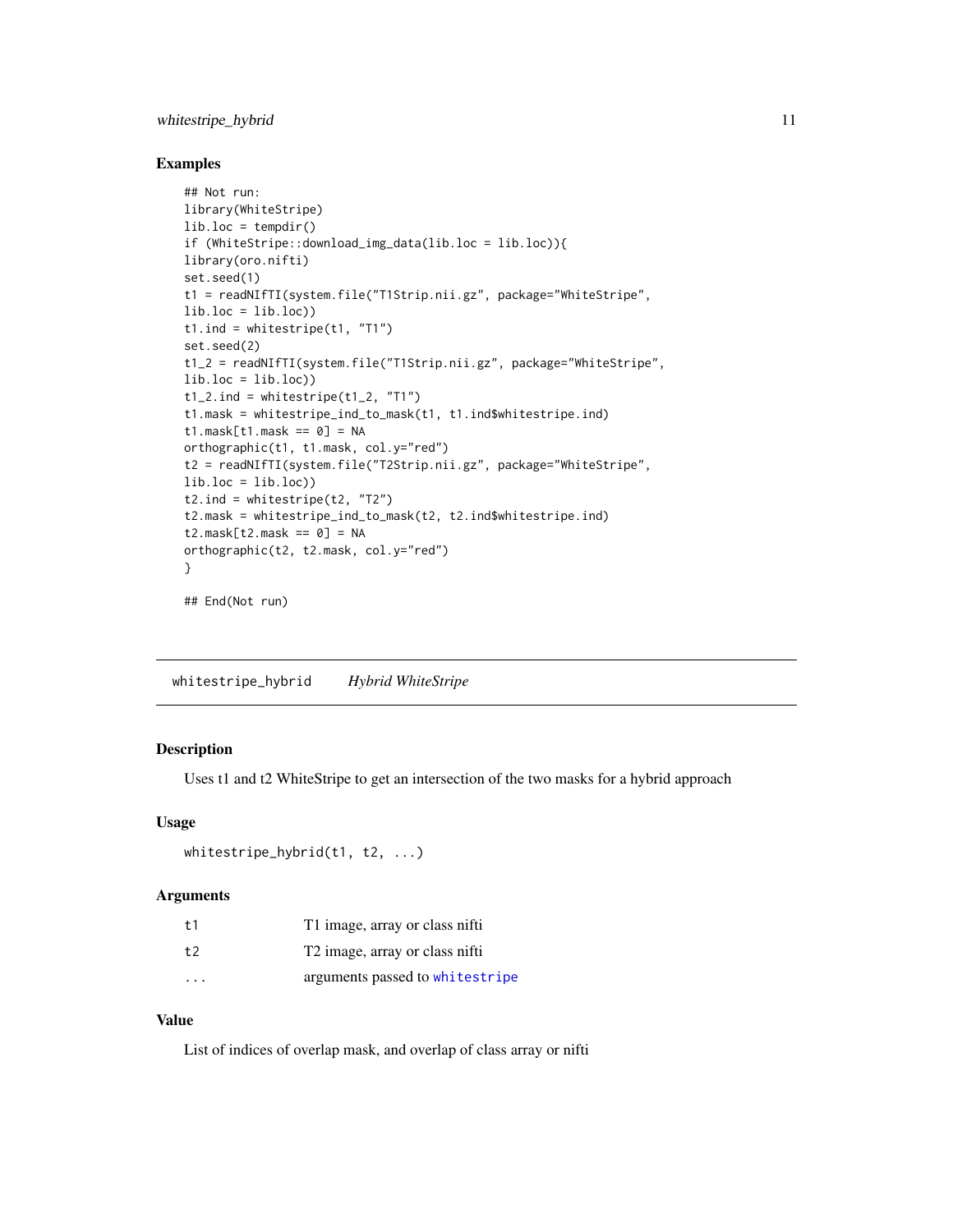# See Also

whitestripe

# Examples

```
## Not run:
lib.loc = tempdir()
if (download_img_data(lib.loc = lib.loc)){
t1 = readNIfTI(system.file("T1Strip.nii.gz", package="WhiteStripe",
lib.loc = lib.loc)t2 = readNIfTI(system.file("T2Strip.nii.gz", package="WhiteStripe",
lib.loc = lib.loc)ind = whitestripe_hybrid(t1, t2)
}
## End(Not run)
```
whitestripe\_ind\_to\_mask

*WhiteStripe Indices to Mask*

# Description

Uses WhiteStripe indices to create image mask

# Usage

```
whitestripe_ind_to_mask(img, indices, writeimg = FALSE, ...)
```
# Arguments

| img       | Array or class nifti that is corresponds to dimensions of the images the indices<br>were generated from |
|-----------|---------------------------------------------------------------------------------------------------------|
| indices   | indices from whitestripe                                                                                |
| writeimg  | logical to write image or not                                                                           |
| $\ddotsc$ | arguments to passed to write NIfTI for writing image                                                    |

# Value

Class of array or nifti depending on img input

# See Also

whitestripe, whitestripe\_hybrid

<span id="page-11-0"></span>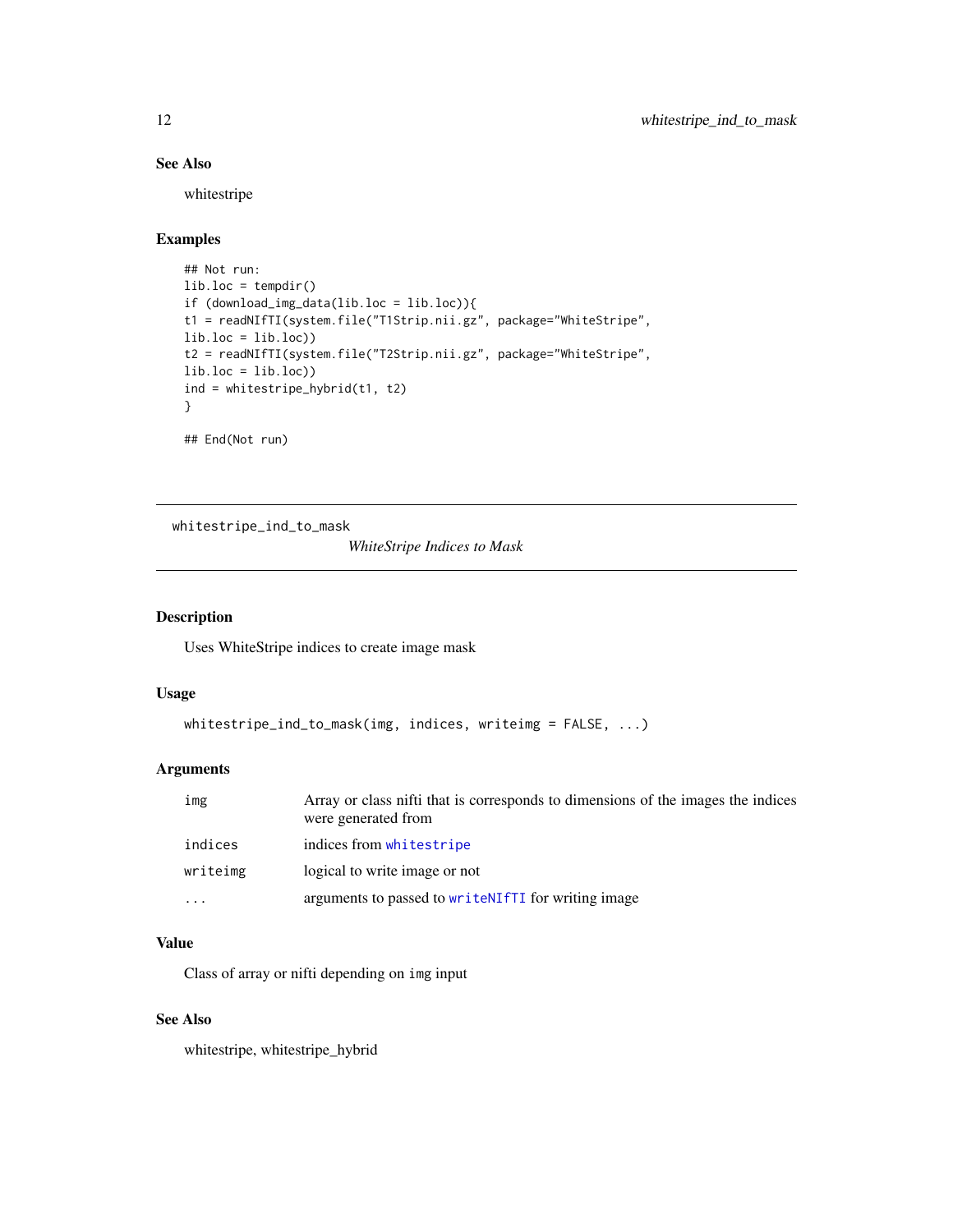# <span id="page-12-0"></span>whitestripe\_norm 13

### Examples

```
## Not run:
lib.loc = tempdir()
if (download_img_data(lib.loc = lib.loc)){
t1 = readNIfTI(system.file("T1Strip.nii.gz", package="WhiteStripe",
lib.loc = lib.loc))
t2 = readNIfTI(system.file("T2Strip.nii.gz", package="WhiteStripe",
lib.loc = lib.loc)ind = whitestripe_hybrid(t1, t2)
mask = whitestripe_ind_to_mask(t1, ind$whitestripe.ind)
orthographic(mask)
}
## End(Not run)
```
whitestripe\_norm *Normalize Image using white stripe*

#### Description

Taking the indices from white stripe to normalize the intensity values of the brain

#### Usage

```
whitestripe_norm(img, indices, ...)
```
# Arguments

| img      | Array or object of class nifti                                                                              |
|----------|-------------------------------------------------------------------------------------------------------------|
| indices  | Indices of white stripe from whitestripe. Can also be a mask (indices where<br>$\text{mask} > 0$ are used.) |
| $\cdots$ | arguments to be passed to mean and sd                                                                       |

# Value

Object of same class as img, but normalized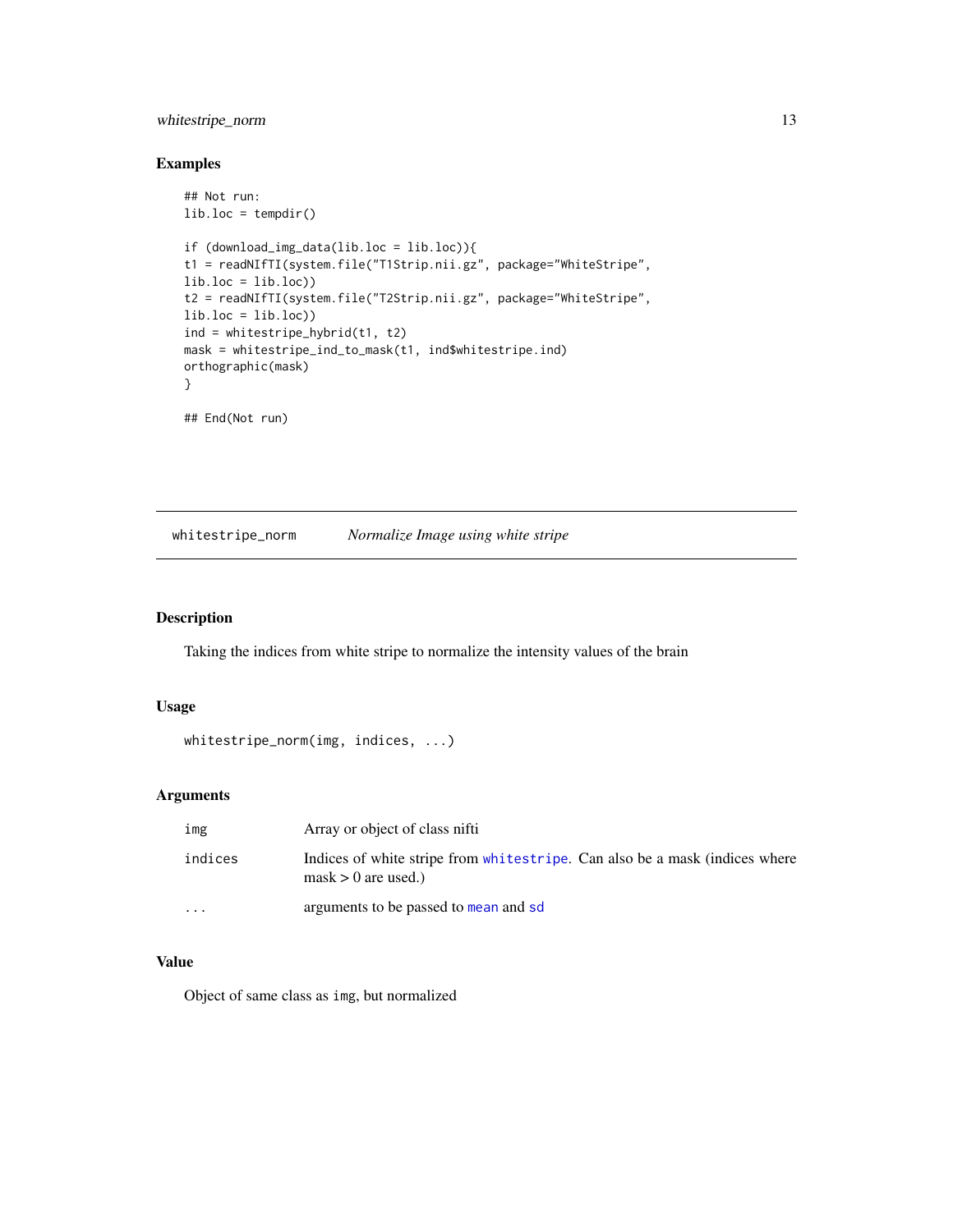<span id="page-13-0"></span>

# Description

Return filenames T1 and T2 data for example and vignettes

# Usage

ws\_img\_data(lib.loc = NULL, warn = TRUE)

# Arguments

| lib.loc | a character vector with path names of R libraries. Passed to system. file |
|---------|---------------------------------------------------------------------------|
| warn    | Should a warning be printed if the images were not there                  |

# Value

Vector of filenames

xvals *midpoints of VOI histogram*

# Description

Points from VOI histogram

# Usage

xvals

# Format

x values from histogram for VOI